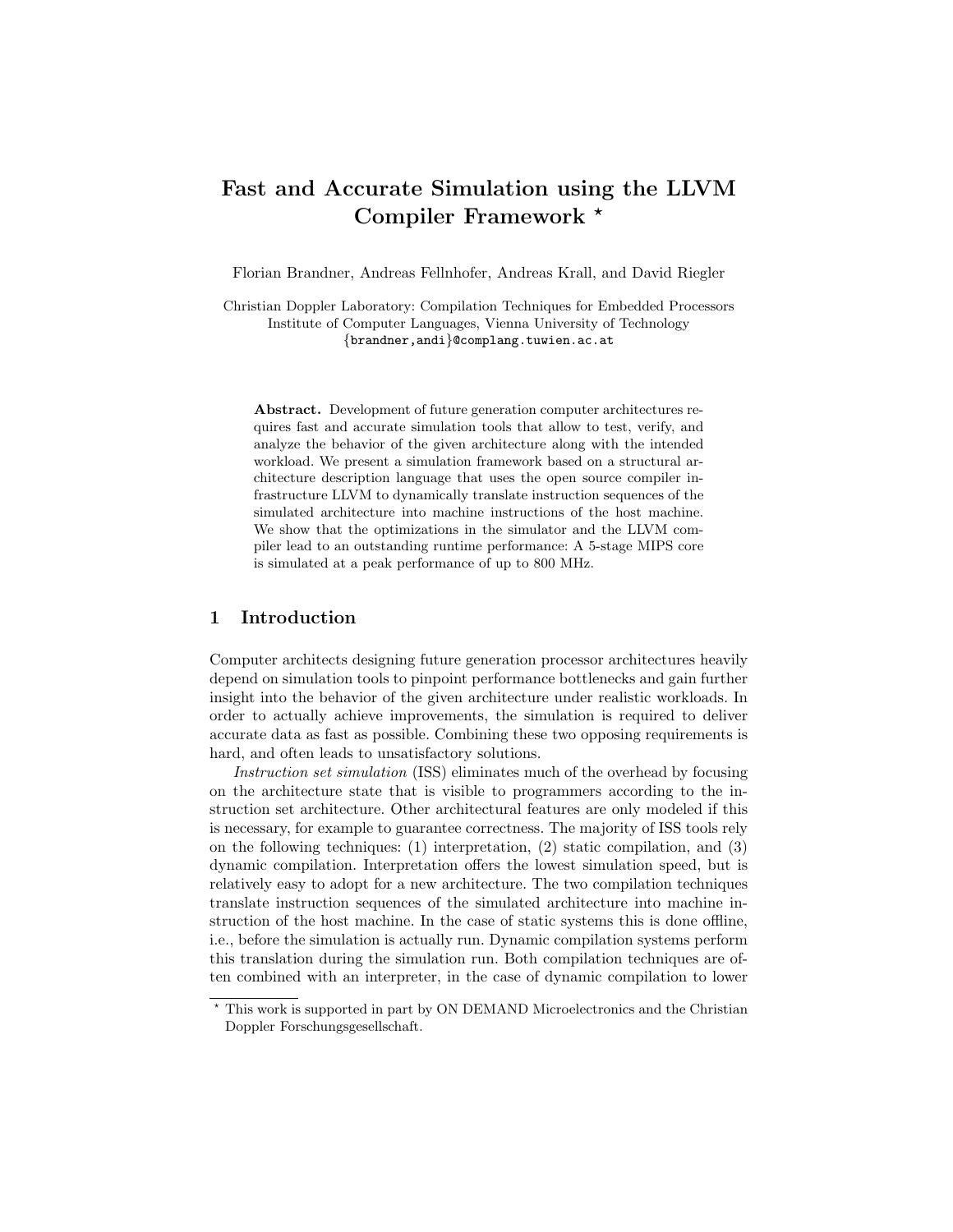the translation overhead, for static compilers to allow the execution of code that is not statically known.

We present a retargetable dynamic-compiling simulation framework based on the open source compiler infrastructure LLVM [LA04]. The LLVM just-intime compiler generates high-quality code, such that the achieved simulation speed reaches up to several hundred MHz. Retargeting the simulator requires only minimal programming effort, because all architectural features are derived from an architecture model specified using a structural architecture description language (ADL). Our ADL also allows to derive other software tools, such as a C compiler [BEK07], from the same architecture model.

# 2 Related Work

Techniques for computer architecture simulation have been heavily researched, [YL06] gives a broad overview on frameworks, benchmarks and methodology. SimOS supports several independent simulators including Embra [WR96], a high-performance simulator based on dynamic compilation. Shade [CK94] is a dynamic binary translator offering a rich and highly optimized profiling and tracing interface. Bala et.al. present Dynamo [BDB00] a dynamic optimizer that improves the runtime of programs by profiling it's execution and applying optimizations accordingly. Nohl et.al [NBS+02] present a retargetable dynamic-compiling simulator based on the LISA architecture description language. Other ADLs allow to derive retargetable static-compiling simulators [PHM00,RBMD03,FKH07].

The LLVM [LA04] compiler infrastructure provides facilities to build highly optimizing static and dynamic compilers. Besides the static compilers for various programming languages  $(C/C++$ , Scheme, etc.) and architectures, LLVM is also used in various projects relying on dynamic code generation. SVA [CLDA07] extends LLVM to define a secure virtual architecture. The Linux Kernel has been ported to SVA, and allows to execute a complete operating system within a safe virtual machine. Geoffray et.al [GTCF08] use LLVM to develop a Java virtual machine that is competitive compared with open source and commercial Java implementations.

## 3 Simulator Implementation

Our simulation framework is based on an architecture description language, i.e., all architecture dependent simulation functions are derived from a concise architecture model. This includes all data registers, pipeline registers and memories required to capture the architecture state, and interpreter and compiler specifications for all instructions that faithfully model the execution of instructions within the pipeline.

The generated simulator executes input programs using a mixed-approach by interpretation and direct execution of host machine instructions. Compilation is done dynamically during the simulation in two phases: basic block and region compilation. Basic blocks are compiled to linear simulation functions that do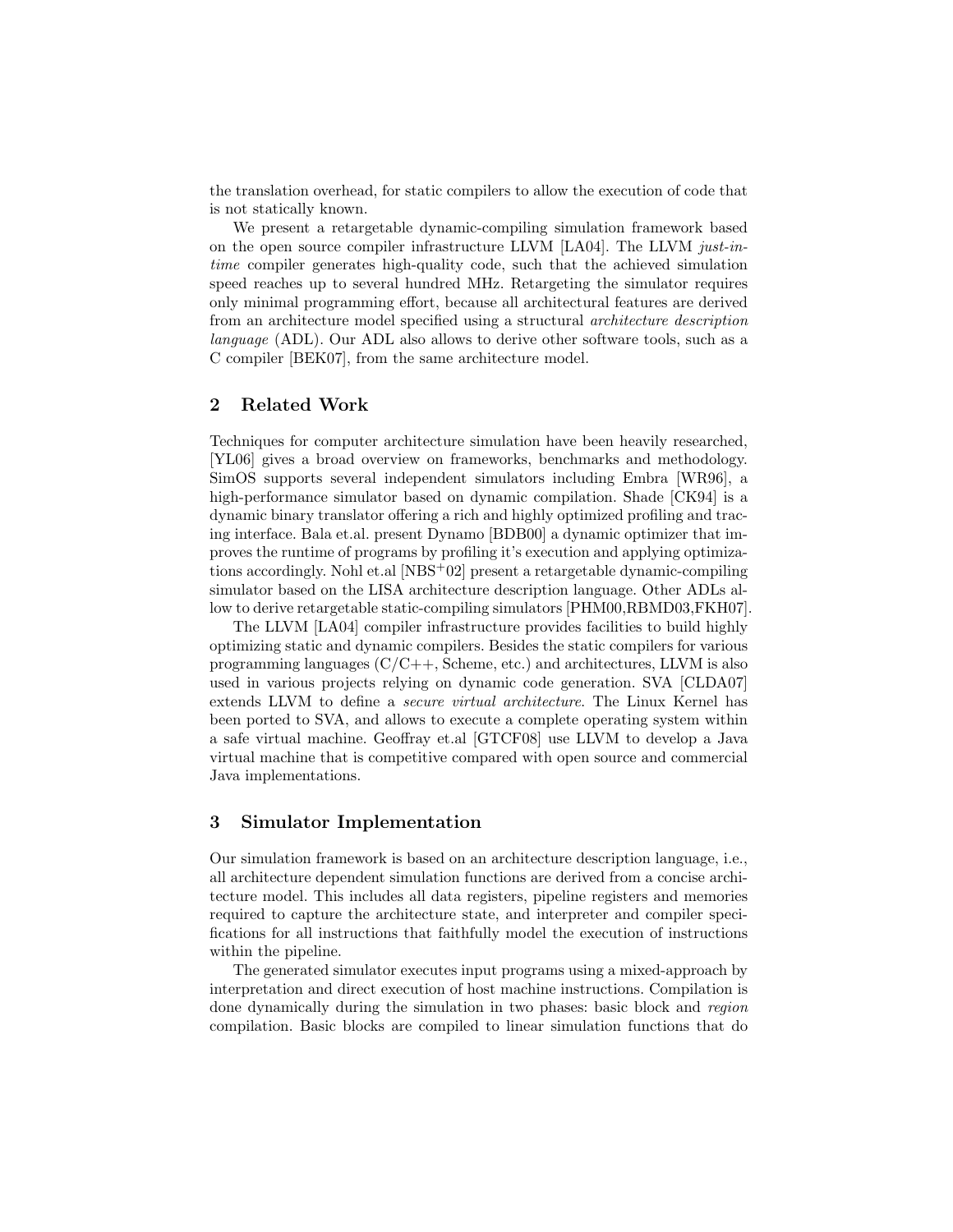not contain any control flow, which allows fast translation. Hot basic blocks are in turn compiled into a more general structure called region.

#### Dynamic compilation with LLVM

LLVM contains a complete set of high-level compiler optimizations, ranging from simple scalar simplifications to complex loop transformations. Prior to the actual code generation, various optimization passes are invoked by our simulator to increase the simulation speed. Deciding which optimizations to apply is a delicate task, and is highly dependent on the currently simulated program, the simulated architecture and the host machine.

The basic unit of translation in LLVM is a *function*, which has a single entry. The dynamically compiled functions follow the regular ABI conventions of the host architecture and thus contain some overhead caused by saving and restoring state. Basic blocks are translated to simple linear functions that do not contain any control except function exits. For all instructions comprising a basic block dedicated code generation functions are invoked that emit LLVM intermediate code modeling the instruction's execution. Buffering and shadow registers are used to simulate parallel events. Because of pipelining intermediate code for an instruction may cross basic blocks boundaries. We use basic block duplication to specialize a block when it has multiple predecessors. In all of our benchmark programs and architectures the increase in the number of basic blocks is less than 5.4%.

Hot basic blocks are compiled into regions when a specified threshold has been reached. Starting from a seed block the region is incrementally enlarged by adding basic blocks that can be reached from within the region built so far. A region is compiled to a LLVM function and may thus contain only a single entry, but we do not impose other restrictions on regions, specifically regions may contain loops. The LLVM intermediate code of a region is built from function calls to the corresponding LLVM functions of the blocks. The LLVM optimization passes eliminate most of these calls by inlining, in addition other advanced optimizations are applied to regions.

The compile time of the LLVM compiler is quite high (up to 100 times compared to other Java just-in-time compilers [GTCF08]). For some benchmark programs the compile time reaches 90% of the overall execution time. Therefore, the simulator does some optimizations on its own to reduce the number of intermediate code instructions. The simulator has more knowledge about constants, e.g. a register is always zero, and the use of data-forwarding. Constant expression evaluation and dead code elimination are thus performed internally by the simulator. Global values are loaded in a local copy on function entry and saved at function exit.

# 4 Evaluation

The evaluation was done for two different architectures, the MIPS, with a pipeline similar to the MIPS R2000, and the CHILI, a symmetrical 4-way VLIW archi-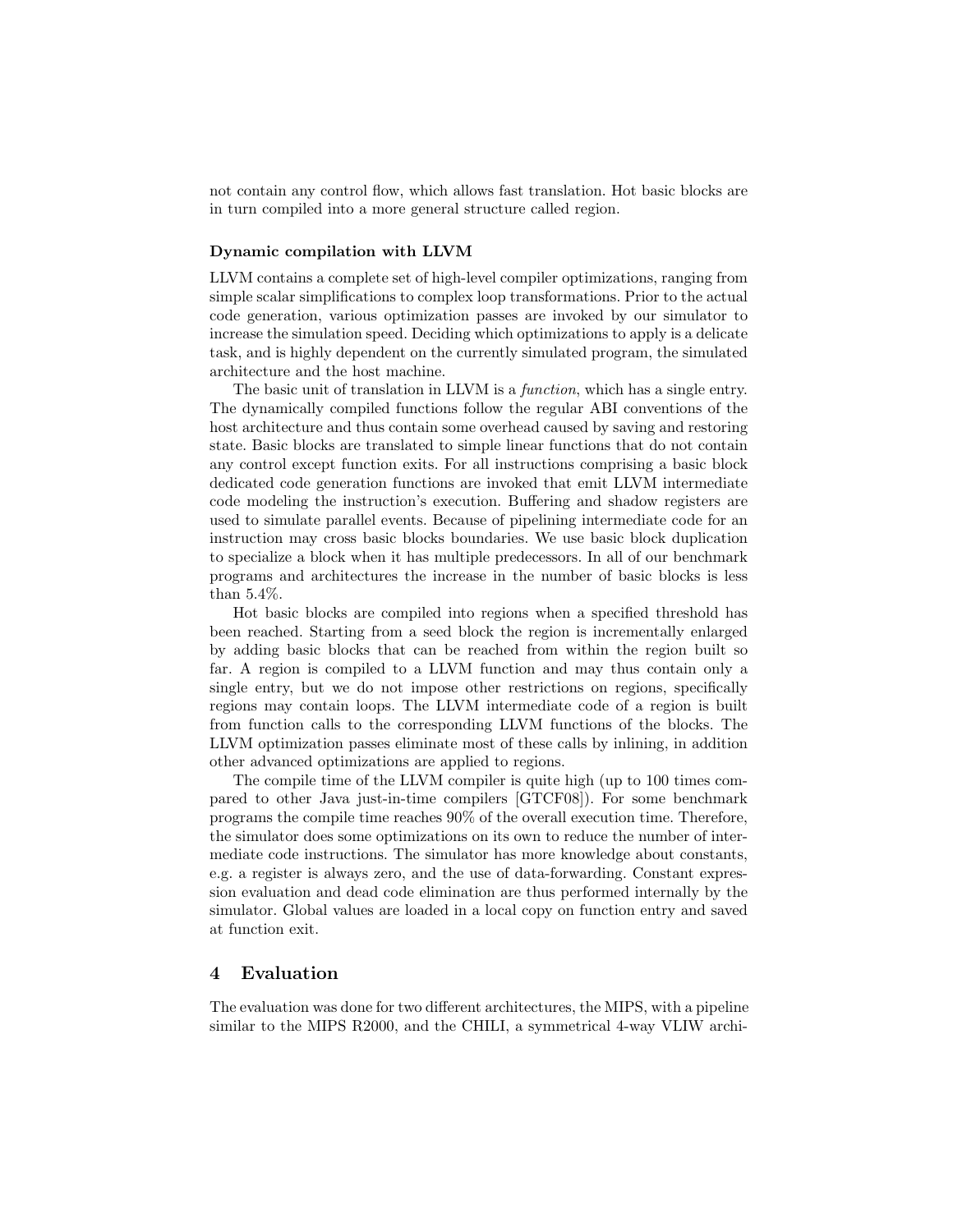| Cycles           |       |             |                      |                   |                           | Cycles      |                      |  |
|------------------|-------|-------------|----------------------|-------------------|---------------------------|-------------|----------------------|--|
| <b>Benchmark</b> | LOC   | <b>MIPS</b> | CHILI                | Benchmark LOC     |                           | <b>MIPS</b> | СНІІЛ                |  |
| prime            | 38    | 20459k      | 435607k              | bitcount          | 925                       | 48227       | 41718                |  |
| jpeg             | 26106 | 36151k      | 17815k               | blowfish.         | 1924                      | 14877k      | 28305k               |  |
| crc32            |       |             | 281 645303k 1389091k | stringsearch 3259 |                           | 8426k       | 11413k               |  |
| sha              |       | 269 162018k | 278669k              | adpcm             | 300                       | 26623k      | 51285k               |  |
| dijkstra         |       |             | 179 350441k 644530k  | gsm               |                           |             | 6033 109551k 136304k |  |
| rijndael         | 1778  | 32619k      | 61327k               |                   |                           |             |                      |  |
| Model            |       | LOC.        | Instructions         |                   | Registers Pipeline-Stages |             |                      |  |
| $MIPS-r2000$     |       | 1054        |                      | 32<br>54          |                           |             | 5                    |  |
| CHILI            |       | 1650        | 771                  | 64                |                           |             |                      |  |

Table 1. Benchmarks and architecture models used in the evaluation.



Fig. 1. Simulation speed in MHz for CHILI and MIPS with compilation enabled and disabled – note the logarithmic scale

tecture with delayed branches. A large subset of the MiBench suite was used to measure the simulation characteristics of embedded benchmarks. The benchmarks were compiled with optimization enabled  $(-O)$  using gcc version 3.4.6 and gcc version 4.2.0 for MIPS and CHILI respectively. All tests were performed on a single core  $AMD\ Athlon(tm)$  64 Processor 3500+ with 2200 MHz and 1 GB of RAM running a 32-Bit Linux operating system.

We compared the simulation speeds of the interpreter and translator for both architectures (see Fig. 1). The MIPS simulator reaches about 3.2 MHz, the CHILI simulator about 0.7 MHz. The translator is up to 500 times faster for the longer running benchmarks and reaches up to 480 MHz. On average the MIPS simulator executes at a speed of 43 MHz, the CHILI simulator even reaches 79 MHz on average. Fig. 2 shows the peak simulation speed over time for three benchmarks for the MIPS architecture. With all optimizations enabled a peak simulation speed of 800 MHz can be reached for the blowfish benchmark. For the very short running bitcount benchmark the translator is slower since the compile time cannot be compensated.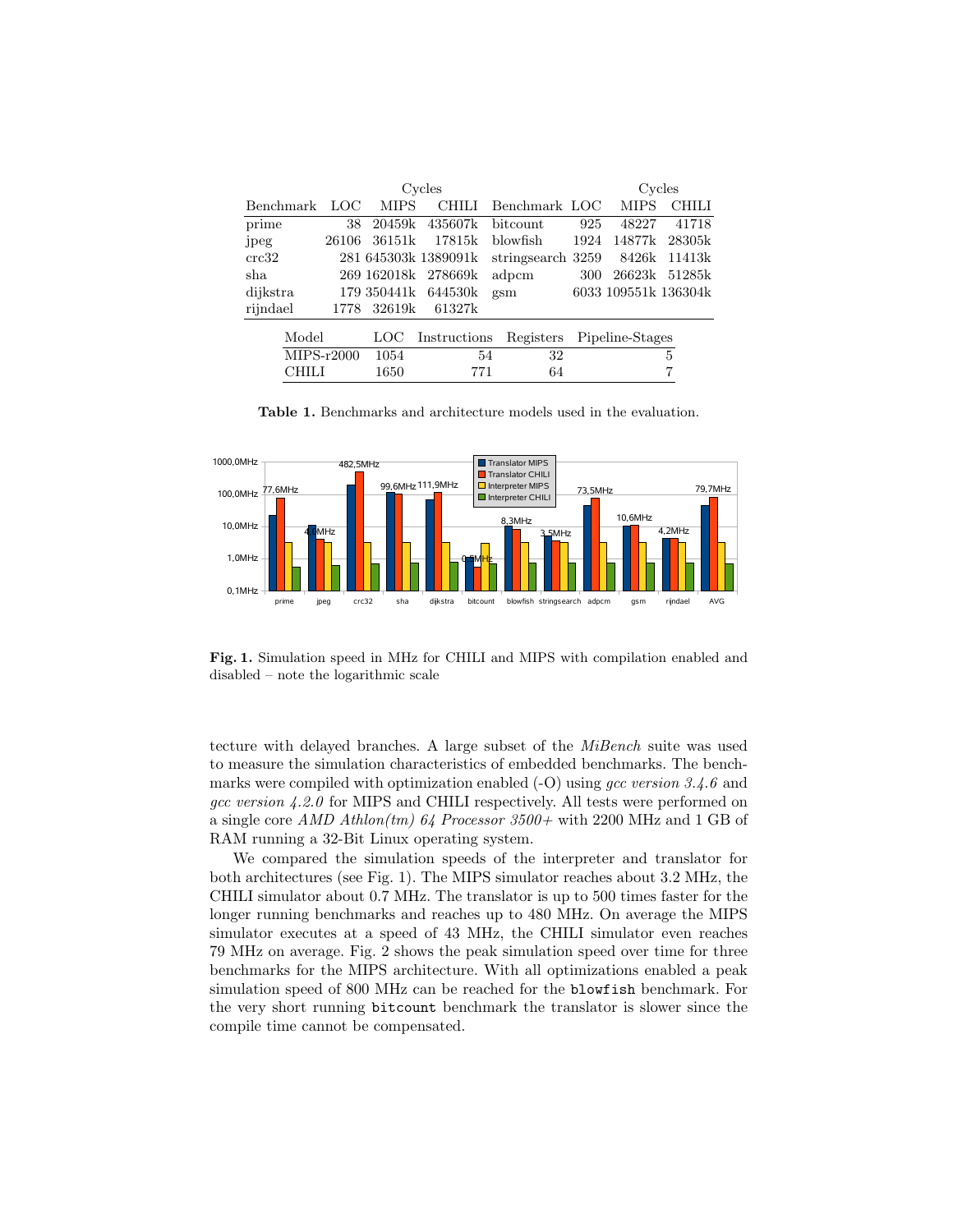

Fig. 2. Simulation speed over time for the MIPS architecture



Fig. 3. Ratio of simulated cycles using the interpreter, JIT-compiled code in basic blocks, and compiled code in regions for the MIPS and CHILI architecture.

Fig. 3 shows the relative number of cycles simulated using interpretation or execution of JIT-compiled code in basic blocks and regions. Except for bitcount interpretation is only used to simulate a small fraction of the overall cycles, on average 11.7% for CHILI and 11% for MIPS. For crc32 the complete main loop is compiled to a single region resulting in very high simulation speed.

## 5 Conclusion

We have presented a simulation framework for fast cycle-accurate emulation of computer architectures based on the LLVM compiler infrastructure. All architecture dependent simulation functions are derived from structural architecture specifications that can also be used to generate a VHDL processor model and a C compiler. The LLVM just-in-time compiler is used to compile basic blocks and non-linear regions of the simulated program to native code of the host machine. Optimizations of the simulator generator and the compiler framework enable a peak performance of the simulation speed of up to 800 MHz for the MIPS architecture. Future work on reducing the compile time is necessary to reduce the gap between the average simulation speed of 47 MHz for the MIPS (79 MHz for the VLIW CHILI) and the peak performance.